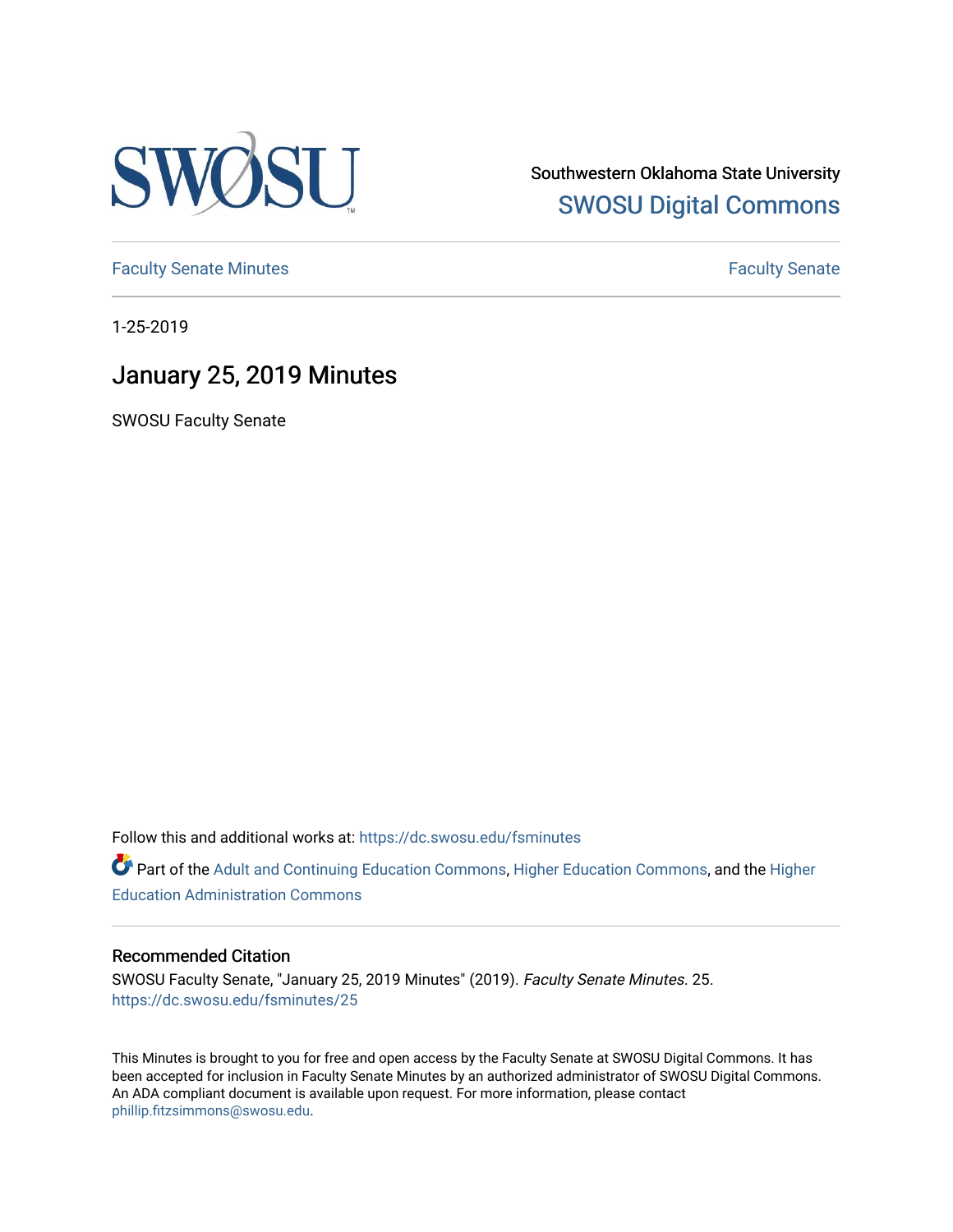# SWOSU Faculty Senate

January 25<sup>th</sup>, 2019 Approved Minutes

- **I. Call to Order:** Faculty Senate President Amanda Smith-Chesley called the January meeting of the Faculty Senate to Order at *2:33 pm* in HEC 201.
- **II. Establishment of a Quorum:** *Wayne Anderson, Landry Brewer (via ITV), Stephen Burgess, Yu-ling Chen, Rachel Davis (via Zoom), Tommye Davis (via ITV), Phillip Fitzsimmons, Swarup Gosh, Robin Griffeath, Meri Hix, Paul Hummel, Sunu Kodumthara, Jack Li, Scott Long, David Martyn, Holly McKee, Evette Meliza, Kathy O'Neal, Eric Paul, Cynthia Pena, Hank Ramsey, Ann Russell, Hardeep Saluja, Lisa Boyles, Amanda Smith, Tony Stein, Karen Sweeney, Muatasem Ubeidat, Cheri Walker (via Zoom), Bo Pagliasotti.*
- **III. Certification of Substitutes:** *None.*
- **IV. Presentation of Visitors:** *None.*
- *V.* **Approval of Minutes:** *Approved by a unanimous voice vote.*
- **VI. Announcements**
	- A. President Amanda Smith-Chesley
		- 1. Recognition by NSSE/FSSE subcommittee of the Assessment Committee
		- 2. *OSRHE Regional Legislative Tour 1/11/19*: State appropriations for higher ed down to 27% in 2019; requesting \$38.7 million for faculty salary increases, \$50.5 million to restore base operational funding, and \$12.3 million for financial aid/scholarship programs
		- 3. ERP training will take place in February (see Appendix A). *Fall enrollment opens March 4.*
		- 4. Executive and Administrative Councils will meet Monday, 1/28/19
		- 5. Meeting with Provost on 1/24/2019

Professional Behavior Statement review (see Appendix B) *David Martyn motioned to send this back to University Policies Committee. Tony Stein seconded the motion. Discussion took place regarding opinions of the presented statement. Scott Long said this belonged in unfinished business. Eleven (11) voted yes. Twelve (12) voted no. The motion to send back to committee failed.* 

- a) Due to a current issue with the FUTPRC membership, Faculty Senate has been asked to consider a small addition to the policy (see Appendix C) [*Personnel Policies Comm.*] *This was moved to new business.*
- b) Prescription plan: David Misak is looking into issues with 90-day prescription procedures and will report back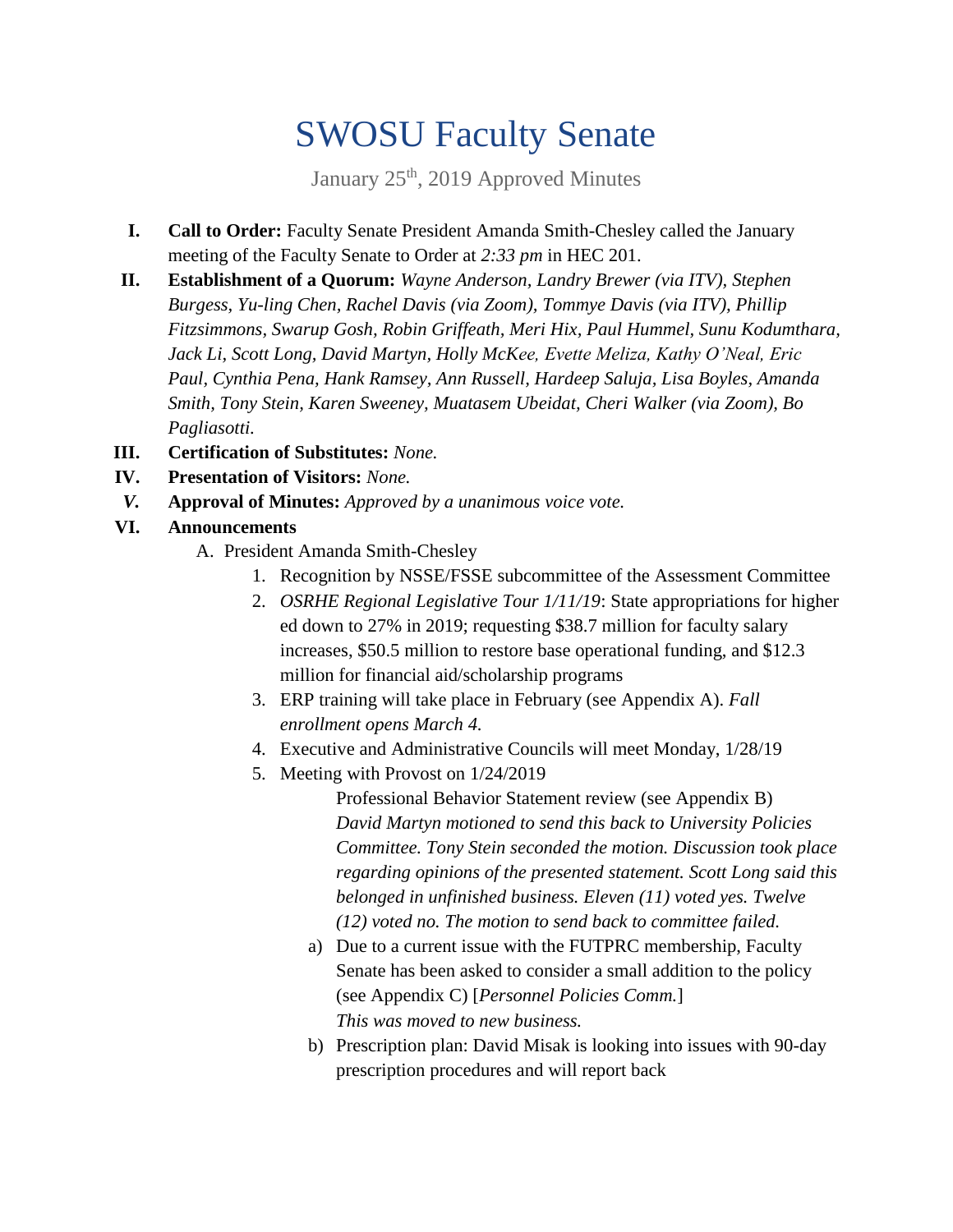- c) Systemic issues with IT, including SSO transition, should be reported to deans and/or the provost directly
- d) In addition to the 2.5% salary increase, some staff will receive an adjustment in an effort to achieve the goal of bringing all staff salaries to 80% of CUPA-HR (see email from Brian Adler)
- e) The provost is looking into better options for addressing students enrolling late due to financial strain
- B. Secretary/Treasurer Holly McKee
	- 1. Roll Sheet—please sign
	- 2. Treasurer's Report
		- a) BancFirst
			- (1) December Balance: \$1908.08
			- (2) Withdrawal: \$0
			- (3) Deposit: \$0
			- (4) Current Balance: \$1908.08
		- b) University Account
			- (1) December Balance: \$105.01
			- (2) Current Balance: \$105.01
- C. President-Elect Stephen Burgess: *Nothing to report.*
- D. Past President Jerry Dunn: *Not present.*
- E. Student Government Representative: *Not present.*

## **VII. Reports from Standing and Ad Hoc Committees:**

*Amanda Smith has no report from the recently formed attendance committee and will check in with the chair regarding progress..* 

## **VIII. Unfinished Business:**

*The discussion regarding the Appendix B resumed. Stephen Burgess motioned to NOT accept the statement presented by Dr. South. Bo Pagliasotti seconded the motion. Discussion took place regarding the changes made to the statement presented by the University Policies Committee. The AAUP quotation was added and is predominant in the resulting statement. The references were removed. The statement now reads faculty "MUST" rather than "ARE EXPECTED to adhere to . . ." The motion to not accept the presented statement passed with only three (3) voting against the motion.* 

# **IX. New Business:**

*Appendix C was revisited. Tony Stein motioned to approve the amendment. Karen Sweeney seconded the motion. The amendment was discussed at length. Some preferred the statement simply read "a majority" rather than specific required numbers. Members of FUPTRC confirmed that this vote would affect future committees. This policy has already been adopted for this year's committee. Stephen Burgess motioned that we amend the Faculty Handbook to exclude spouses (or anyone falling under the nepotism policy) of those applying for tenure or promotion from the FUPTRC. Ann Russell*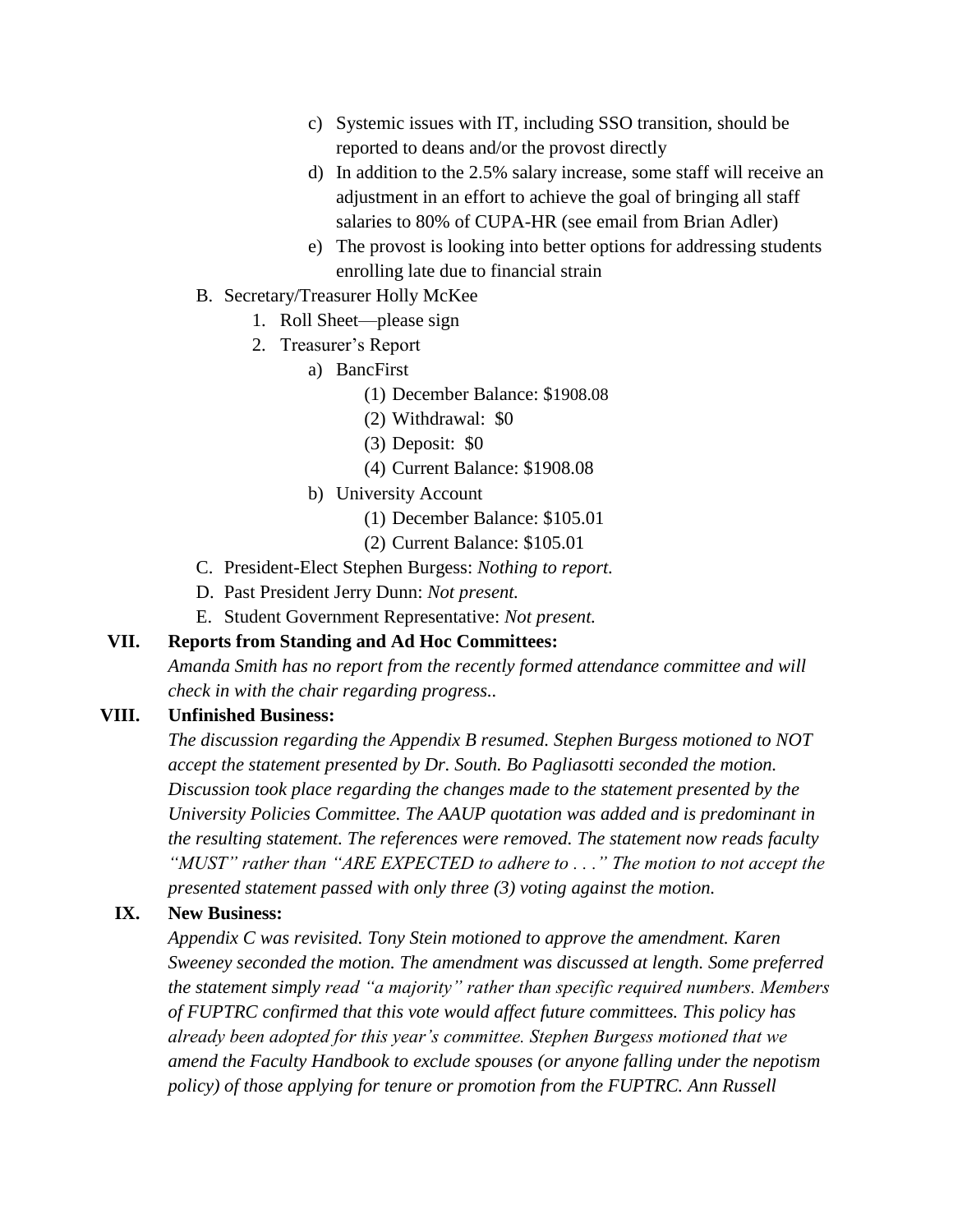*seconded the motion. Stephen's motion failed with seven (7) voting yes and the rest voting no. The original motion failed by a voice vote. This issue was sent to Personnel Policies Committee for consideration.* 

*Stephen Burgess asked for anyone interested to work with him on a resolution of the senate regarding IT issues to present at the next meeting.* 

- **X. Adjournment:** *3:50 pm*
- **XI. Next Meeting Friday, February 22nd at 2:30 pm**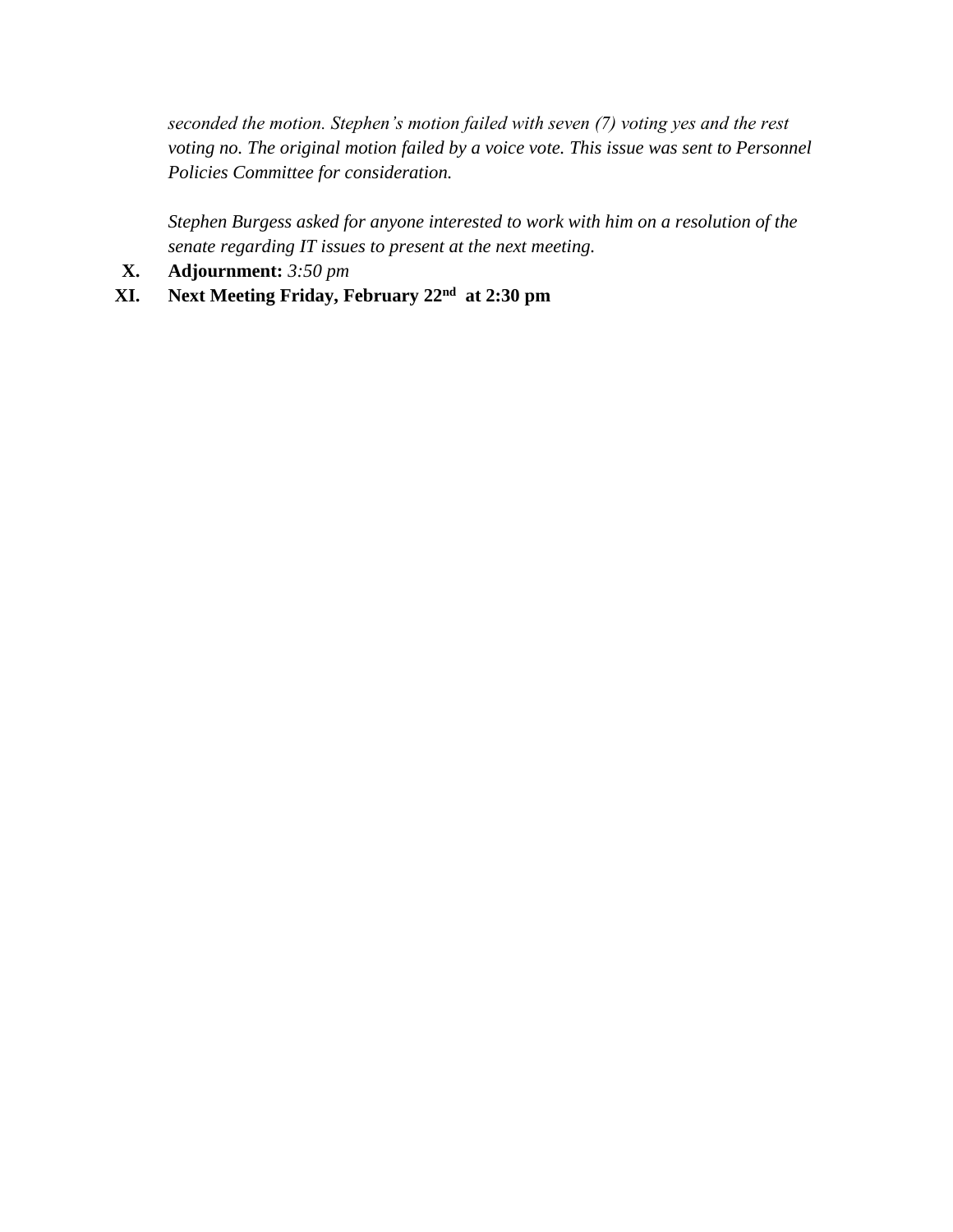# **Appendix A**

Ellucian Colleague System Training

1. The training will be conducted by the Center for Excellence in Teaching and Learning.

2. Trainings will be one hour in length with time after for advisors to practice using the system.

3. Trainings will be held in the Hibler Education Center in a room equipped with enough computers for all attendees. The trainings could be held in other computer labs across campus if requested by the department.

4. There will be a Canvas page that will include videos and step-by-step instructions for using the system.

5. Ideally, departmental faculty will attend a session together. However, space will allow individuals who cannot attend with their department to attend trainings at other times.

Schedule of Possible Dates

| Monday, February 18: 9-10    | Friday, February 22: 9-10    |
|------------------------------|------------------------------|
| Monday, February 18: 1-2     | Friday, February 22, 1-2     |
| Monday, February 18: 3-4     | Friday, February 22, 3-4     |
| Tuesday, February 19, 1-2    | Monday, February 25, 1-2     |
| Tuesday, February 19, 3-4    | Monday, February 25, 3-4     |
| Wednesday, February 20: 9-10 | Tuesday, February 26, 1-2    |
| Wednesday, February 20, 1-2  | Tuesday, February 26, 3-4    |
| Thursday, February 21, 1-2   | Wednesday, February 27: 9-10 |
| Thursday, February 21, 3-4   | Wednesday, February 27, 1-2  |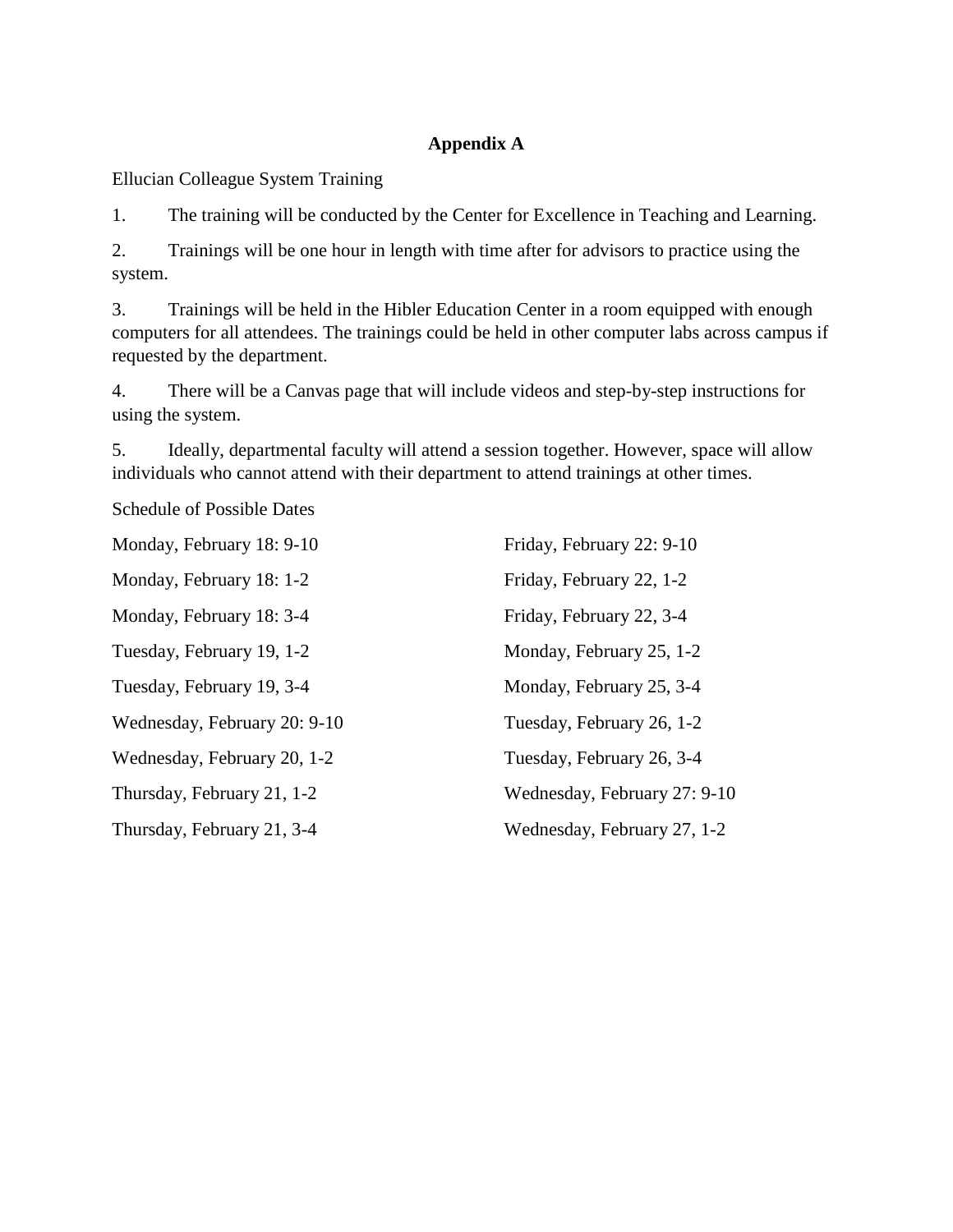### **Appendix B**

# Professional Behavior

The University supports the AAUP *Statement on Professional Ethics*, including the excerpts below.

As teachers, professors encourage the free pursuit of learning in their students. They hold before them the best scholarly and ethical standards of their discipline. Professors demonstrate respect for students as individuals and adhere to their proper roles as intellectual guides and counselors. Professors make every reasonable effort to foster honest academic conduct and to ensure that their evaluations of students reflect each student's true merit. They respect the confidential nature of the relationship between professor and student. They avoid any exploitation, harassment, or discriminatory treatment of students. They acknowledge significant academic or scholarly assistance from them. They protect their academic freedom.

As colleagues, professors have obligations that derive from common membership in the community of scholars. Professors do not discriminate against or harass colleagues. They respect and defend the free inquiry of associates, even when it leads to findings and conclusions that differ from their own. Professors acknowledge academic debt and strive to be objective in their professional judgment of colleagues. Professors accept their share of faculty responsibilities for the governance of their institution. (from the *Statement on Professional Ethics*, AAUP, 2009)

At SWOSU, faculty members should aspire to cultivate a respectful and collegial work environment by encouraging all members of the university community (faculty, students, administration, staff, and visitors) to treat each other with courtesy and respect. Faculty must adhere to applicable University and RUSO policies and procedures.